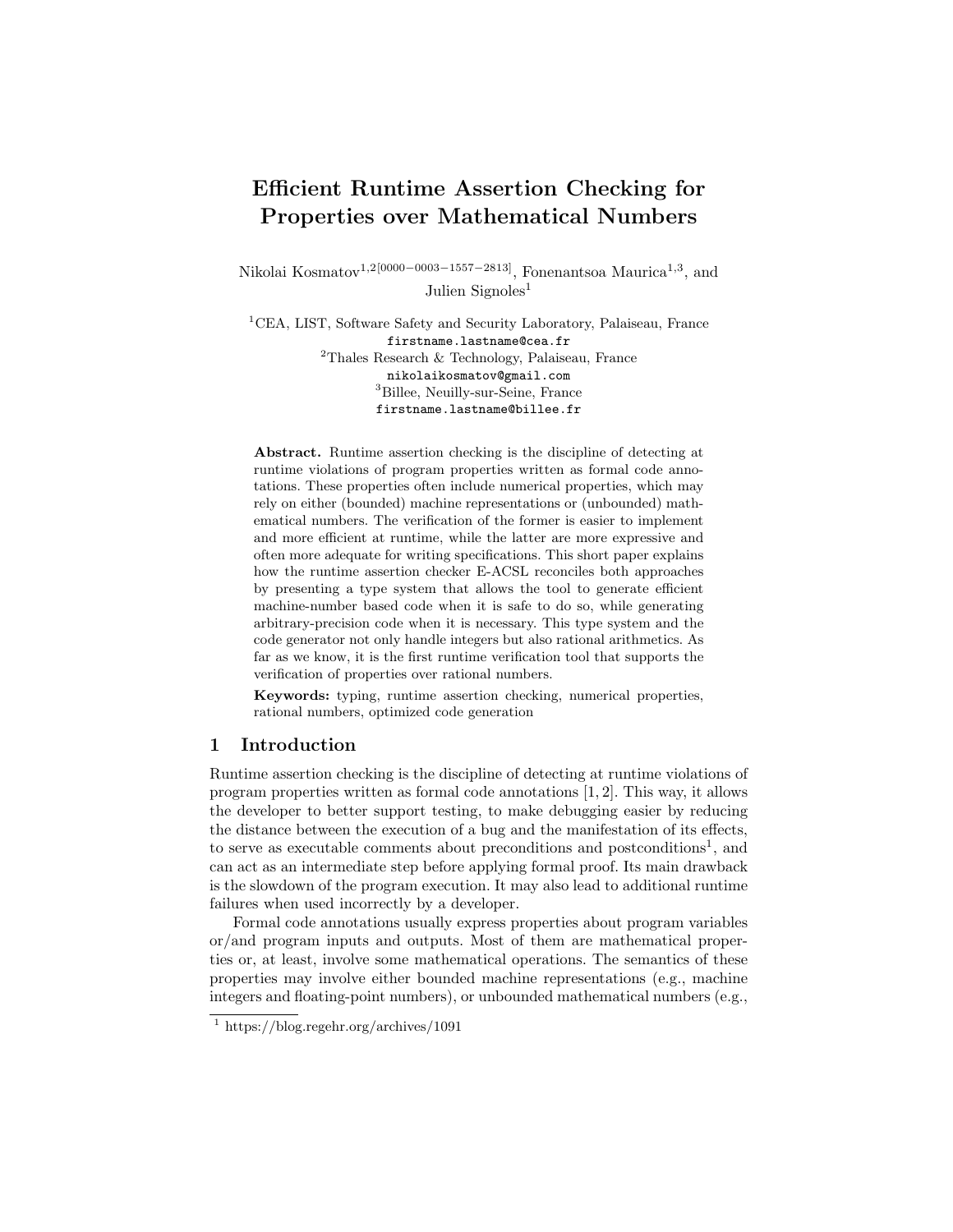mathematical integers in  $\mathbb Z$  and real numbers in  $\mathbb R$ ). The former one allows for efficient runtime checking and remains close to the semantics of the underlying programming language, so easy to grasp for a developer. However, it is less expressive than the latter and, most often, it does not correspond to the informal specifications that writers or readers have in mind because they usually think in terms of usual mathematics [3]. It can lead to incorrect specifications [4]. Yet the latter is harder to implement and leads to less efficient code [5].

The oldest formal specification languages such as Eiffel [6] and  $Spec \#$  [7] rely on a bounded semantics. JML [8] historically used this semantics but now accepts three different modes (bounded integers with modulo when overflowing, bounded integers that raises exceptions when overflowing, and unbounded integers). Spark2014 [9] also offers both bounded and unbounded integer modes. ACSL  $[10]$  and Why3  $[11]$  rely on an unbounded semantics. Kosmatov *et al.*  $[12]$ provide a more complete comparison of Spark2014, ACSL and Why3.

This paper presents a type system that allows to rely on the unbounded mathematical semantics when writing formal specifications, while soundly using bounded machine integers most of the time when executing the code. This way, it reconciles both approaches by combining the expressiveness of the mathematical semantics and the efficiency of machine integers. It supports not only integers, but also rational numbers in Q, thus making it possible to conveniently express and verify at runtime many useful numerical accuracy properties. This technique is implemented in E-ACSL [13], the runtime assertion checker of Frama-C [14]. This type system has also been adapted to Spark2014 by Adacore (but only for integers). As far as we know, E-ACSL is the only tool that supports runtime assertion checking of properties over rational numbers. The paper also provides initial experiments that demonstrate the gain of efficiency of E-ACSL because of its type system. To sum up, the contributions of this paper are threefold:

- a type system that allows a runtime assertion checker to soundly rely on machine code for evaluating mathematical integers and rational numbers;
- an implementation of this type system in E-ACSL that allows the tool to efficiently check at runtime properties over both integer and rational numbers; – an initial evaluation of this type system to measure the gain of efficiency.

The outline of the paper is as follows. Section 2 gives a general overview and a motivating example. Section 3 introduces a small formal specification language on which the type system is designed in Section 4. Section 5 provides some insights about our evaluation and experiments before concluding in Section 6.

## 2 Overview and Motivating Example

To illustrate a property with mathematical numbers, consider a simple example of Fig. 1, broadly inspired by well-known numerical accuracy issues (in critical software<sup>2</sup> or in computations of stock prices<sup>3</sup>). It computes, given daily prices of a merchandise (say, in cents), its average price (as a floating-point value) over a week. The considered property states that, for a given  $\varepsilon > 0$ , the computed

<sup>2</sup> See e.g. http://www-users.math.umn.edu/∼arnold/disasters/patriot.html

<sup>3</sup> See e.g. https://en.wikipedia.org/wiki/Vancouver Stock Exchange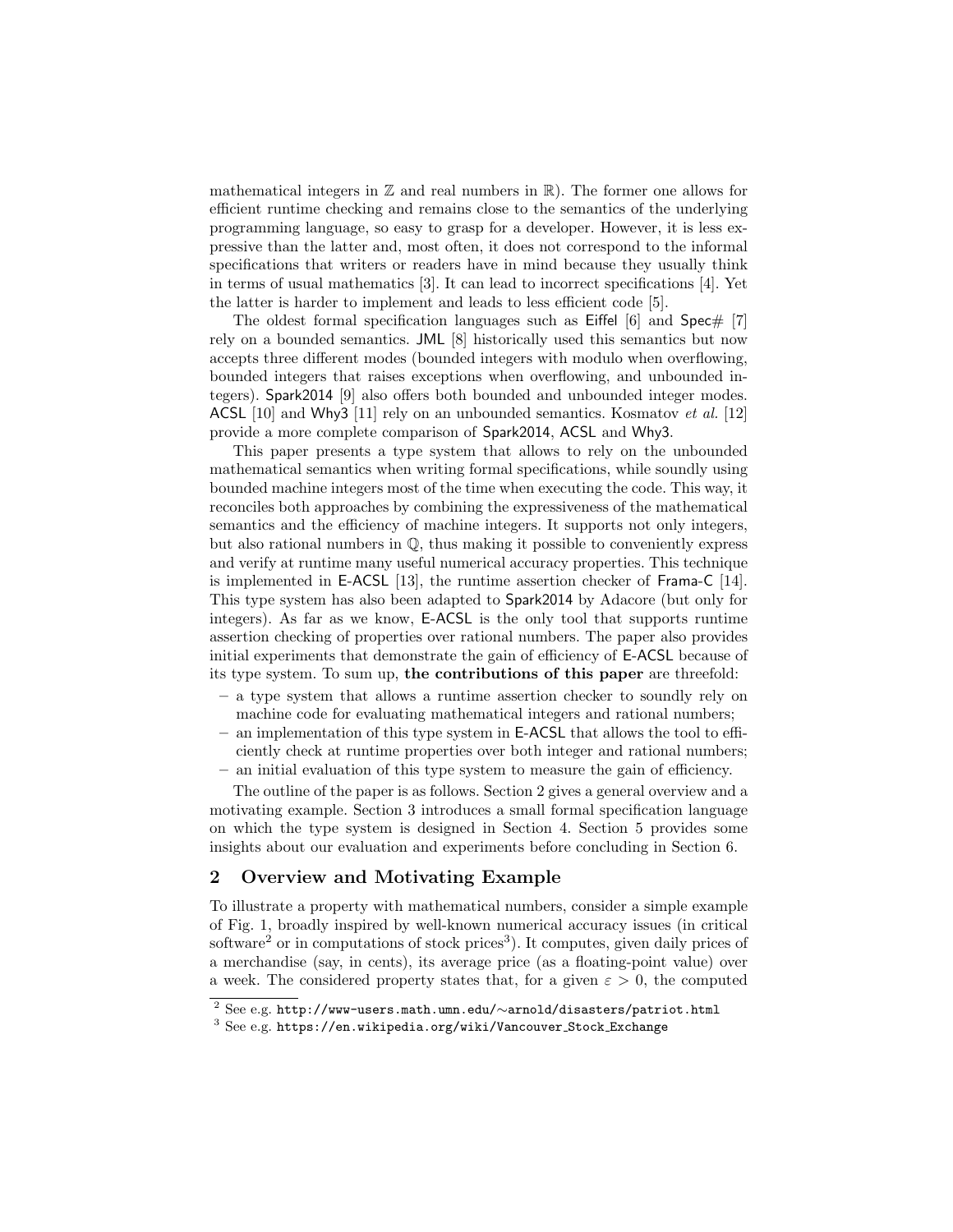```
1 short Mo, Tu, We, Th, Fr, Sa, Su; // daily prices in cents
2 int main {
3 ... // read recorded prices over a week
4 // compute the average price as a floating-point number<br>5   float avg=(Mo+Tu+We+Th+Fr+Sa+Su)/7.0;
6 // check the error is at most 0.0001
7 /*@ assert (Mo+Tu+We+Th+Fr+Sa+Su) / 7.0 - 0.0001 \le avg \le8 ( Mo + Tu + We + Th + Fr + Sa + Su ) /7.0+0.0001; */
9 }
```
Fig. 1. Toy example computing an average, and an ACSL assertion on its precision.

average avg has a maximal (absolute) error  $\varepsilon$  with respect to the exact (ideal) average  $A_{\rm id}$ :  $A_{\rm id} - \varepsilon \le \text{avg} \le A_{\rm id} + \varepsilon$ . For  $\varepsilon = 0.0001$ , this property can fail: e.g.,  $17293/7 \approx 2470.428571$  while the division result in a float is 2470.428467.

The ACSL semantics guarantees that all computations in annotations remain mathematically precise. It allows us to specify the numerical accuracy property of the result in the simplest form, as in the assertion. Indeed, unlike ACSL, in C code, a sum of integers can overflow, and a division in floating-point numbers can be rounded. In our example, the developer avoids the risk of an integer overflow by taking the prices in short, automatically promoted to int to compute the sum (line 5), but the rounding cannot be avoided.

The expression  $(Mo + ... + Su)/7.0$  in the assertion (lines 7–8) can have a different value than in the code (line 5) because it assumes mathematical numbers and operators in  $\mathbb Z$  or  $\mathbb R$ . To verify the assertion at runtime, it cannot be translated into C by the same expression in machine numbers. In our example, the property translated in such a way would be always true, while the assertion can in fact fail. Precise computations in mathematical integer and rational numbers can rely e.g. on the GMP library<sup>4</sup> for  $C$  programs, but its usage has a cost.

The purpose of our work is twofold. First, we present a pre-analysis step that allows to identify computations for which machine numbers (of a suitable type) can be used without loss of precision. In our example, the sums on lines 7–8 can be safely computed in an int variable without GMP calls. Second, we add a support for rational numbers that makes it possible to easily specify and verify at runtime properties over rational numbers, including some accuracy properties.

## 3 Formal Specification Language

Our work is based on the E-ACSL specification language [15], derived from the ACSL specification language [10]. The differences between both languages [5] are of no importance for our work. This section introduces a small common sublanguage sufficient for presenting our type system. It is rich enough to express the assertion at lines 7–8 of Fig. 1. Its formal syntax is shown in Fig. 2.

Logic statements are assertions enclosed in special comments /\*@ ...\*/ that may be written before any C instruction. Assertions are typed predicates which include logical relations, comparison operators over terms, local bindings  $\dot{a}$  la ML and bounded first-order quantifiers over integers. Terms are logic binders, C left-values (variables, pointer dereferences, array and struct accesses, etc.), mathematical constants (either integers or rationals; e.g., the constant 7.0 on

 $4$  https://gmplib.org/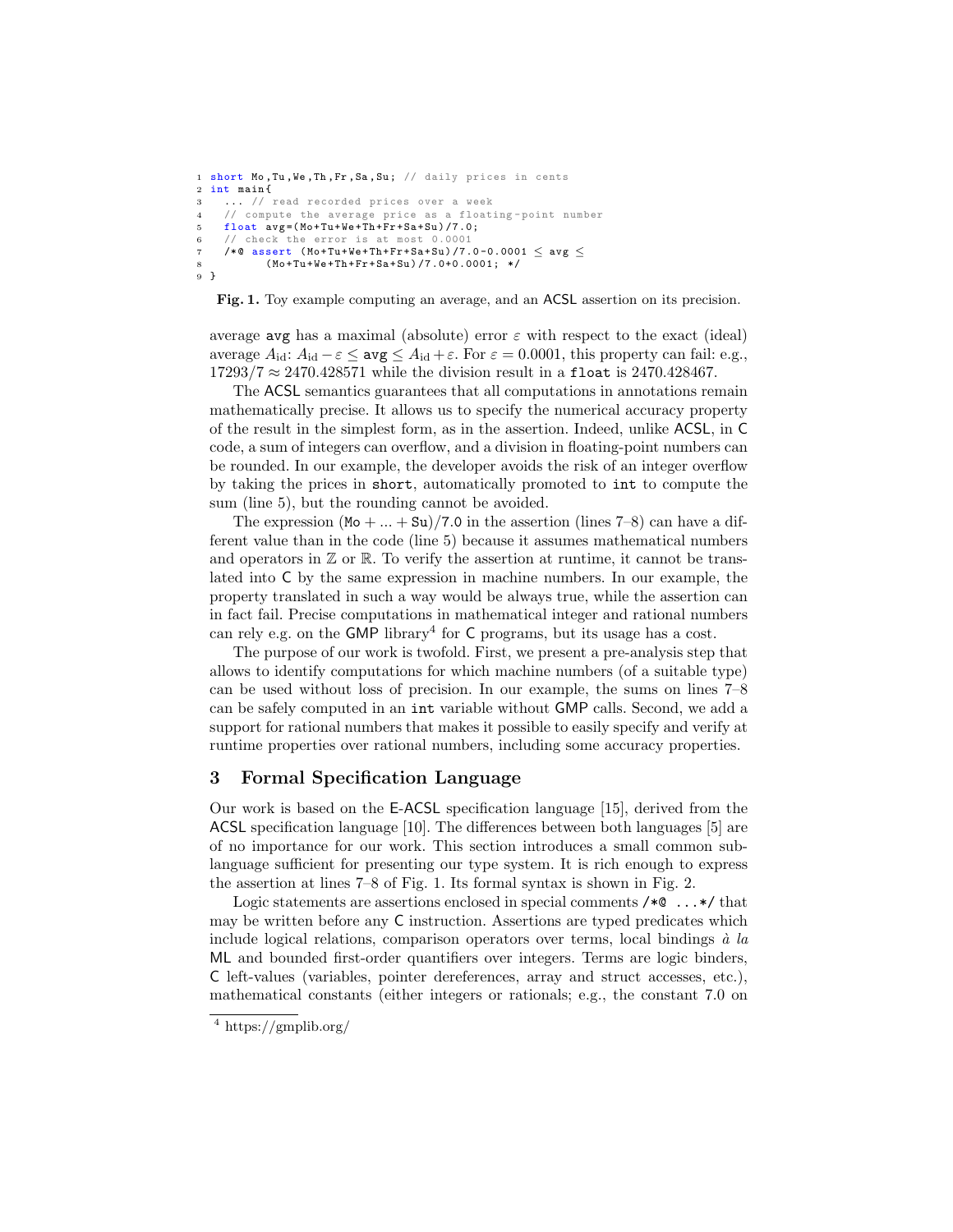| $a ::=$ /*0 assert p; */                          | assertion                               | $t ::= x$      | logic binder                  |
|---------------------------------------------------|-----------------------------------------|----------------|-------------------------------|
| $p ::= p rel p$                                   | $rel \in \{\wedge, \vee, \Rightarrow\}$ |                |                               |
| $\neg n$                                          | negation                                | $\iota$        | left-values                   |
|                                                   |                                         | $z$ <i>cst</i> | $z c s t \in \mathbb{Z}$      |
| $t \; cmp \; t$                                   | $cmp \in \{\equiv, <, >, \leq, \geq\}$  | gcst           | $qcst \in \mathbb{O}$         |
| let $x=t$ ; p                                     | local binding                           |                |                               |
| $\qquad \blacklozenge \tau x; t \leq x \leq t, p$ | $\blacklozenge \in {\forall, \exists}$  | $t$ op $t$     | $op \in \{+, -, \times, / \}$ |
|                                                   |                                         | $(\tau)t$      | cast                          |
| $\tau ::= \gamma \mid \mathbb{Z} \mid \mathbb{Q}$ | $\gamma \in \mathsf{C}$ types           |                |                               |

Fig. 2. Formal syntax of the specification language.

lines 7–8 in Fig. 1 is seen as a rational number because of the decimal notation)<sup>5</sup> , numerical operators, and (explicit) casts. Terms are typed. Types are the standard C types extended with mathematical integers and rationals. The typing rules are left implicit here, but are straightforward. A numerical operation is an integer one if both arguments are integers; otherwise it is an operation over rational numbers (and the integer argument, if any, is automatically promoted to the corresponding rational number).

It is worth noting that all constants and numerical operators are over mathematical numbers (either integers in  $\mathbb{Z}$ , or rationals in  $\mathbb{Q}$  depending on the context). C integers and floating-point values (that come from C left values) are implicitly coerced to their mathematical counterparts. For the sake of simplicity, we assume no NaN,  $-0.0$  nor  $\pm \infty$  values, as well as no runtime errors when evaluating C left-values. In practice, the necessary code for checking the absence of runtime errors is generated by an independent mechanism [5, 16].

## 4 Type System

Preamble. The illustrative examples of this section assume a toy architecture that supports a set of  $C$  types limited to  $\{char, int, float\}$  in which the values of type char are included in the interval [−32; 31], while those of type int are included in [−128; 127]. The possible floating-point values are left unspecified.

Illustrative examples. Consider the assertion  $/*$  assert  $x + 1 \le 127$ ; \*/ with x of type int. When  $x = 127$ , it is invalid. Yet, using machine-integer code for evaluating it would be unsound since  $x + 1$  would overflow. To circumvent this issue, a code generator should rely on a dedicated mathematical library such as GMP in C. For instance, the E-ACSL runtime assertion checker [13] of Frama-C [14] would generate the (slightly simplified) code of Fig. 3.

While sound, the generated arbitrary-precision code is not as efficient as machine-number based code, while not being always necessary. Consider for instance the assertion /\*@ assert  $c + 1 \equiv 0$ ; \*/ with c of type char: it would be more efficient and fully sound to use machine-number based code for evaluating the assertion since  $c + 1$  cannot overflow if computed over type int (the values of c vary from  $-32$  to 31, thus the values of  $c + 1$  are included in  $[-128; 127]$ .

Based on (over-approximated) intervals of possible values of integer-valued expressions, our type system decides whether the code generator can soundly rely on machine-number based code. On our small examples, it infers that the type of  $x + 1$  should be  $\mathbb Z$  because its possible values vary from  $-128$  to 128,

 $5$  E-ACSL also supports floating-point constants such as  $0.1f$  but they are excluded here for the sake of simplicity.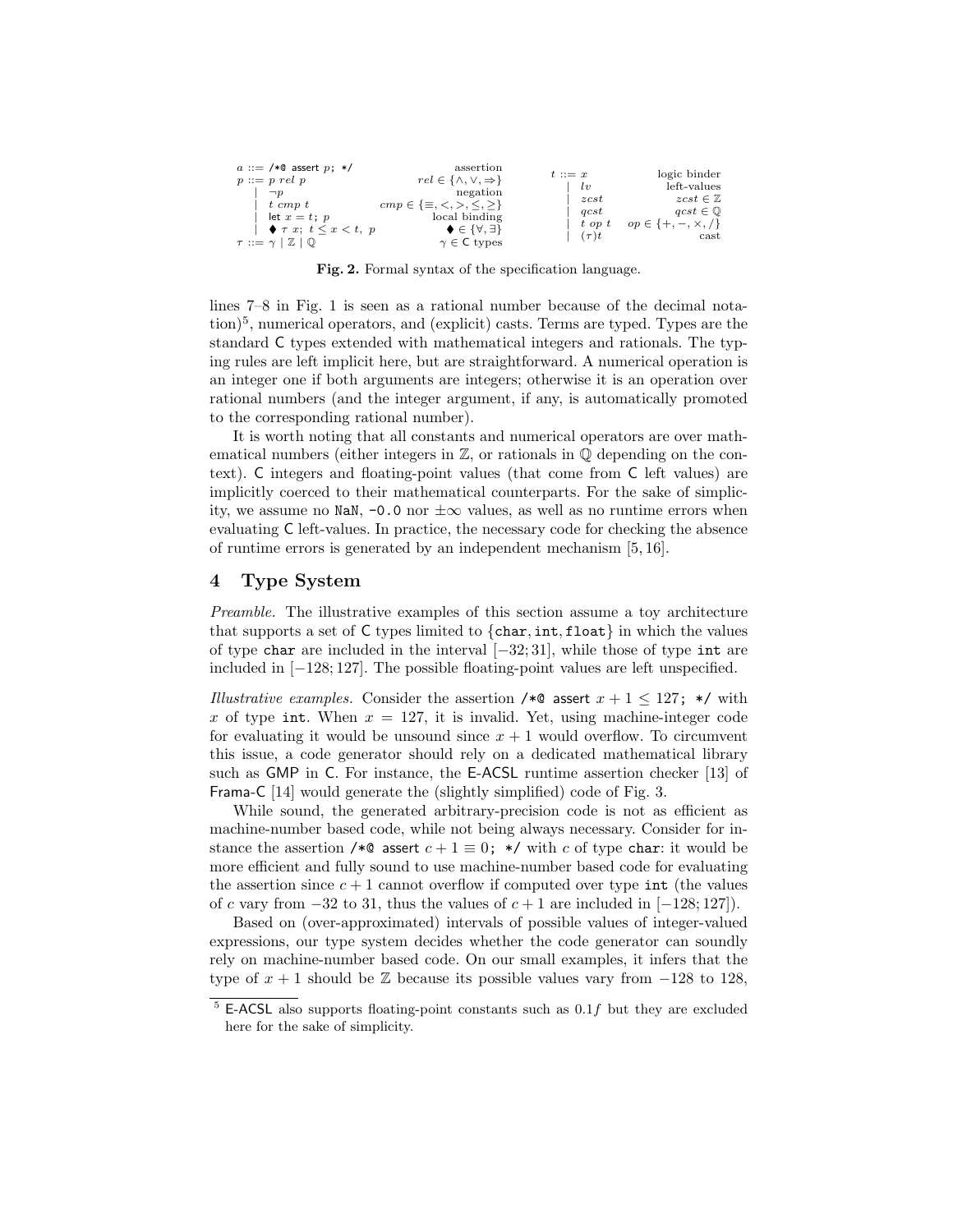```
1 { /* declaring temporary variables */
 2 mpz_t __e_acsl_x, __e_acsl, __e_acsl_add, __e_acsl_2;
 3 int __e_acsl_le ;
 4 /* computing x+1 */<br>5 empz init set si
        \texttt{__gmpz}\_init_set_si (\texttt{__e}\_acsl_x, x);
 6 \qquad \qquad \verb| = gmpz_init_set_isi ( \verb| |=e_acs1, 1) ;7 __gmpz_init ( __e_acsl_add );
  8 __gmpz_add ( __e_acsl_add , __e_acsl_x , __e_acsl );
9 /* comparing x+1 and 127 */
10 \qquad \qquad \mathtt{\_empz\_init\_set\_si}\,(\mathtt{\_ee\_as1\_2\, ,\, 127});\verb|11 --e_acs1_le = \verb|...gmpzcmp([_,e_acs1_add, \verb|...e_acs1_2);12 e_{\texttt{a} \text{cs1}_{\text{a}} \text{as} \text{sort}(\text{1}_{\text{a} \text{cs1}_{\text{a}} \text{le} 0);
13 /* freeing the allocated GMP numbers */
14 __gmpz_clear (__e_acsl_x);
15 \frac{1}{2} \frac{1}{2} \frac{1}{2} \frac{1}{2} \frac{1}{2} \frac{1}{2} \frac{1}{2} \frac{1}{2} \frac{1}{2} \frac{1}{2} \frac{1}{2} \frac{1}{2} \frac{1}{2} \frac{1}{2} \frac{1}{2} \frac{1}{2} \frac{1}{2} \frac{1}{2} \frac{1}{2} \frac{1}{2} \frac{1}{2} \frac{1}{2}__gmpz_clear (__e_acsl_add);
17 __gmpz_clear ( __e_acsl_2 ); }
```
Fig. 3. GMP code generated by E-ACSL for  $/*$  assert  $x + 1 \le 127$ ; \*/ on a toy architecture. The comments have been manually inserted for readibility.

so does not fit in any existing type of our toy architecture, while the type of  $c + 1$  can be int because its possible values vary from  $-32$  to 32. The domains of values are computed thanks to a simple interval analysis. In most cases, using a machine-number based code instead of arbitrary-precision code is possible.

Our type system also supports rational arithmetics. Yet, our type system allows to optimize only comparisons between floating-point variables (e.g.,  $f \leq q$ ) but no rational operations. Indeed, an interval-based reasoning does not allow optimizing rational arithmetics (e.g.,  $f+1$ .) by floating-point operations without being unsound (as any non-singular interval of rationals contains an infinite number of values non-representable as floating-point numbers). It explains why the rational extension of our type system does not rely on interval arithmetics: it directly infers either a floating-point type for variables and comparisons between them, or type Q for any other rational number or operator.

Language type system. We assume the existence of a type system at the level of the formal specification language:  $\Sigma(t)$  denotes the type of a term t and the primitive isinteger(t) (resp., isfloat(t)) is true if and only if  $\Sigma(t)$  is a subtype of Z (resp., a floating-point type). The relation  $\preccurlyeq_{\tau}$  is the subtyping relation (expressing that all values of one type are also values of the other). On our illustrative examples,  $\Sigma(x) = \text{int}$  and  $\Sigma(c) = \text{char}$  because x (resp. c) is an int (resp. a char), while  $\Sigma(x+1) = \Sigma(c+1) = \mathbb{Z}$  since any logical integer operation relies on an unbounded semantics. Furthermore, char  $\preccurlyeq_{\tau}$  int  $\preccurlyeq_{\tau} \mathbb{Z}$ .

Integer intervals. We consider (unbounded) integer intervals with partial order  $\preccurlyeq_L$ . Let  $\emptyset$  be the empty interval,  $\mathbb{T}(I)$  be the smallest C integral type containing interval I (e.g., int if  $I = [18; 42]$  since  $I \nsubseteq [-32; 31]$ ), or Z otherwise, and  $\mathbb{I}(t)$  be an interval that contains all the possible values of the term t. On our illustrative examples,  $\mathbb{I}(x + 1) = [-128; 128]$  and  $\mathbb{I}(c + 1) = [-32; 32]$ , thus  $\mathbb{T}(x+1) = \mathbb{Z}$  and  $\mathbb{T}(c+1) = \text{int.}$  In practice, **E-ACSL** relies on a simple syntactic type-based inference system to compute  $\mathbb{I}(t)$  [17].

Kinds. Kinds extend integer intervals to floating-point and rational numbers. They are required since integer arithmetics and rational arithmetics should re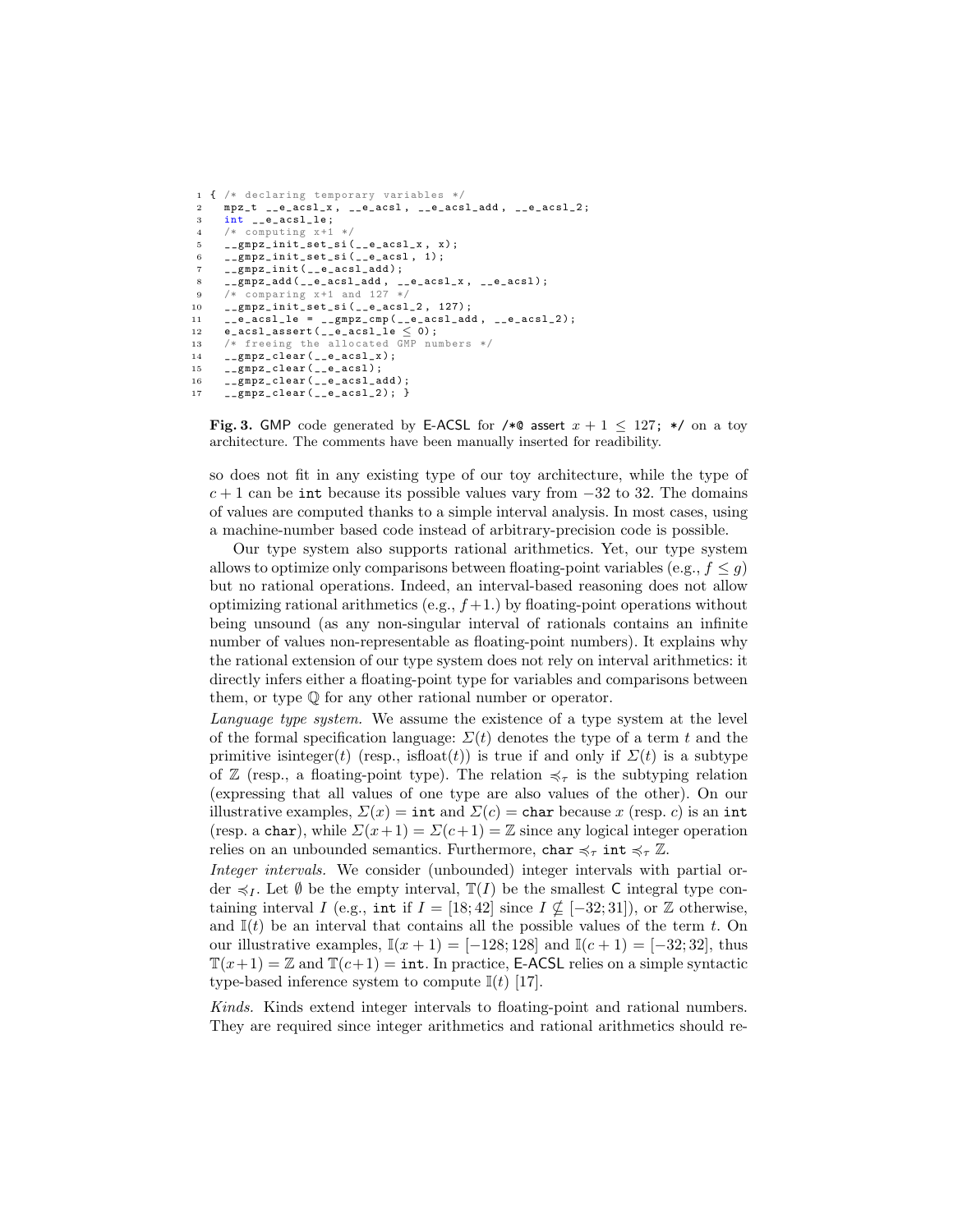main separated: as already explained, integer type inference relies on interval arithmetics, while it is not the case for rationals. Kinds define a lattice structure. They are the core information used by our type system. More formally, let  $(\mathbb{K}, \preccurlyeq)$  be the lattice of kinds defined as follows:

| $\mathbb{K} ::= \mathcal{Z} I$                                                                                                                                                                                                                                                                                                                                                                                                                                                                                      | an integer interval $I$ | $\mathcal{Z} I_1 \preccurlyeq \mathcal{Z} I_2 \iff I_1 \preccurlyeq_I I_2$ |
|---------------------------------------------------------------------------------------------------------------------------------------------------------------------------------------------------------------------------------------------------------------------------------------------------------------------------------------------------------------------------------------------------------------------------------------------------------------------------------------------------------------------|-------------------------|----------------------------------------------------------------------------|
| $\begin{array}{ccc}\n & \mathcal{Z} I_1 \preccurlyeq \mathcal{Z} I_2 \iff I_1 \preccurlyeq_I I_2 \\  & \mathcal{F} \gamma_1 \preccurlyeq \mathcal{F} \gamma_2 \iff \gamma_1 \preccurlyeq_{\tau} \gamma_2 \\  & \mathcal{Z} I \preccurlyeq \mathcal{F} \gamma \iff \mathbb{T}(I) \preccurlyeq_{\tau} \gamma \\  & \mathcal{Z} I \preccurlyeq \mathcal{F} \gamma \iff \mathbb{T}(I) \preccurlyeq_{\tau} \gamma \\  & \mathcal{K} \preccurlyeq \mathcal{Q} \quad \text{(for all } K \in \mathbb{K}).\n \end{array}$ \n |                         |                                                                            |

The kind  $\mathcal{Z}$   $\emptyset$  (resp.,  $\mathcal{Q}$ ) is the minimum (resp., maximum) element of the lattice. Let  $\sqcup$  (resp.,  $\sqcap$ ) denote the union (resp., intersection) over kinds induced by their lattice structure. The kind of a term t, denoted  $\kappa(t)$ , and the type of a kind k, denoted  $\theta(k)$ , are defined as follows:

$$
\kappa(t) = \mathcal{Z} \mathbb{I}(t) \quad \text{if } \text{isinteger}(t) \qquad \qquad \theta(\mathcal{Z} \ I) = \mathbb{T}(I) \n\kappa(t) = \mathcal{F} \ \Sigma(t) \quad \text{if } \text{isfloat}(t) \qquad \qquad \theta(\mathcal{F} \ \tau) = \tau \n\kappa(t) = \mathcal{Q} \quad \text{if } \neg \text{isfloat}(t) \qquad \qquad \theta(\mathcal{Q}) = \mathbb{Q}.
$$

While we will use an integer interval  $I$  for soundly representing a range of machine-integer values as soon as  $\mathbb{T}(I)$  is not Z, it would be unsound to use a non-singular rational interval  $R$  to do the same for a range of floating-point values since  $R$  contains (an infinite number of) rationals that are not representable as floating-point values. The operator  $\kappa$  naturally extends from terms to types. The operator  $\theta$  converts a kind to a type. For integers, it means converting intervals to types, while, for rationals, it means choosing between a floating-point types and rationals. On our illustrative examples, one gets:

$$
\begin{array}{l} \theta(\kappa(x+1)) = \theta(\mathcal{Z} [-128; 128]) = \mathbb{Z} \\ \theta(\kappa(c+1)) = \theta(\mathcal{Z} [-32; 32]) = \text{int} \\ \theta(\kappa(f+1.)) = \theta(\mathcal{Q}) = \mathbb{Q}. \end{array}
$$

Type system. Fig. 4 presents the type system. An earlier version limited to integers has already been published in French [17]. A type judgment, written  $\Gamma \vdash t : \tau_1 \leftrightarrow \tau_2$  for terms (resp.,  $\Gamma \vdash_p p : \tau_1 \leftrightarrow \tau_2$  for predicates), means "in the typing environment  $\Gamma$ , the C expression generated for t (resp., p) may soundly have type  $\tau_1$ , but, in the case of an operator (resp., a comparison), it must be computed over type  $\tau_2$ ". The type  $\tau_2$  is omitted when irrelevant (e.g. for constants). Actually, it may only differ from  $\tau_1$  for comparisons and decreasing arithmetic operators (the division "/" in our formal specification language). Predicates return an int. For instance, assuming two variables  $x$  and  $y$  of type int, the term  $x/(y+1)$  requires GMP code because  $y+1$  does not fit into any C type of our toy architecture. However, its result fits into an int, so it may soundly be compared to 42 with the usual C equality. Therefore, its type is  $int \leftarrow \mathbb{Z}$ . Fig. 5 details the derivation tree of  $x/(y+1) \equiv 42$  (with both x and y of type int) and  $f - 0.1 \leq g$  (with both f and g of type float).

A constant is evaluated within the smallest possible type with respect to its value (rule [Cst]), but this type is actually never more precise than int (e.g., never char). This optimization avoids superfluous casts in the generated code,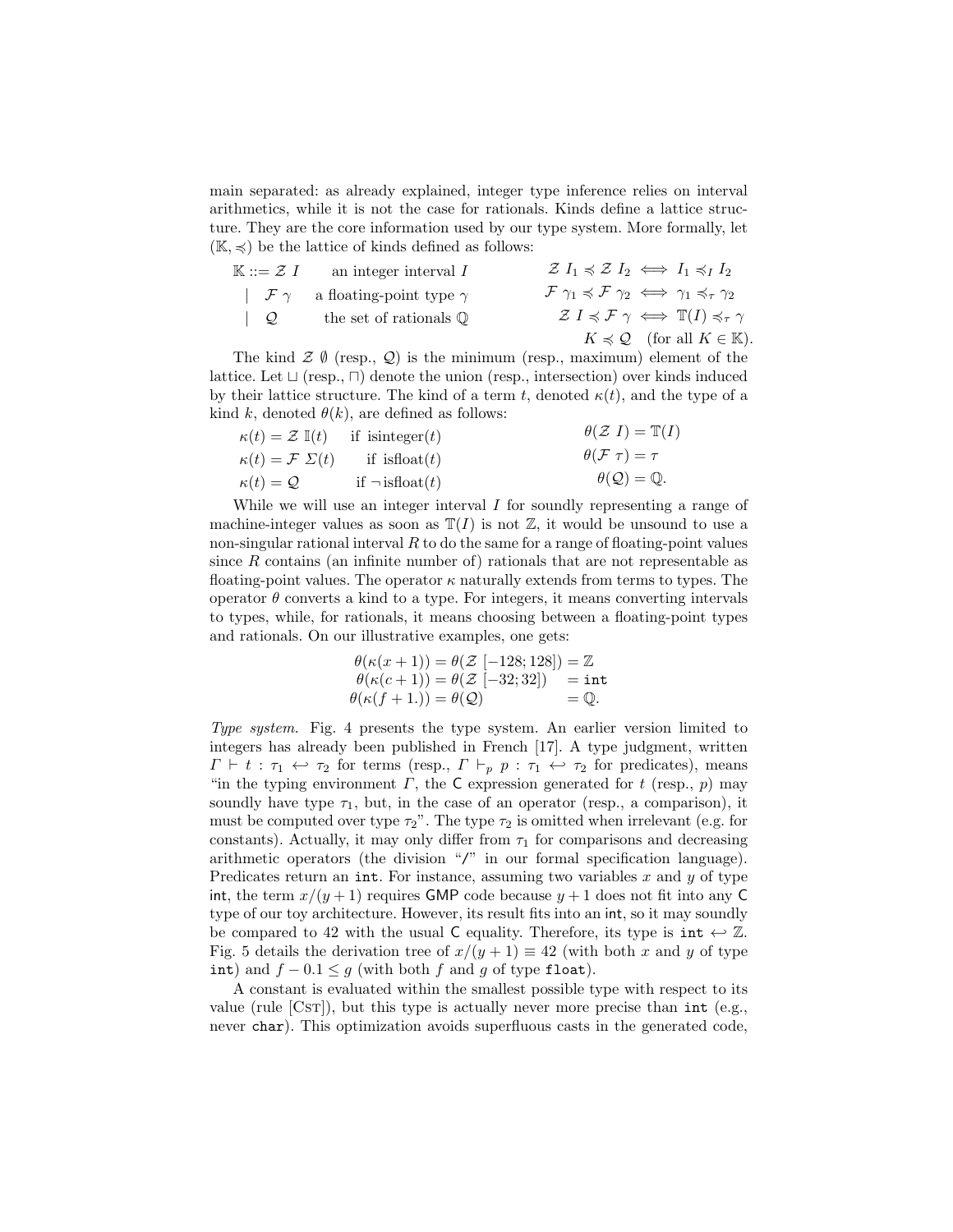$$
\frac{\Gamma \vdash \mathit{cst} : \theta(\kappa(\mathit{cst}) \sqcup \kappa(\mathit{int}))}{\Gamma \vdash t : \tau_t \quad \tau' = \theta(\kappa((\tau)t))} [\text{Casr}] \quad \frac{\tau = \theta(\kappa(t_1) \sqcup \kappa(t_2) \sqcup \kappa(t_1 \text{ op } t_2))}{\Gamma \vdash t_1 \text{ op } t_2 : \tau \leftrightarrow \tau} \frac{\Gamma \vdash t : \tau' \quad \tau' \preceq_{\tau} \tau}{\Gamma \vdash t : \tau'} [\text{Op}]
$$
\n
$$
\frac{\Gamma \vdash t : \tau' \quad \tau' \preceq_{\tau} \tau}{\Gamma \vdash t : \tau} [\text{SUB}] \quad \frac{\Gamma \vdash t : \tau' \leftrightarrow \tau' \quad \tau \prec_{\tau} \tau' \quad \theta(\kappa(t)) \preceq_{\tau} \tau}{\Gamma \vdash t : \tau \leftrightarrow \tau'} [\downarrow]
$$
\n
$$
\frac{\Gamma \vdash_{p} p_1 : \text{int} \quad \vdash_{p} p_2 : \text{int}}{\Gamma \vdash_{p} p_1 \text{ rel } p_2 : \text{int}} [\text{REL}] \quad \frac{\Gamma \vdash_{p} p : \text{int}}{\Gamma \vdash_{p} \neg p : \text{int}} [\text{NEG}]}
$$
\n
$$
\frac{\tau = \theta(\kappa(t_1) \sqcup \kappa(t_2)) \quad \Gamma \vdash t : \tau \quad \Gamma \vdash t_2 : \tau}{\Gamma \vdash_{p} t_1 \text{ cmp } t_2 : \text{int} \leftrightarrow \tau} [\text{CMP}] \quad \frac{\Gamma \vdash t : \tau \quad \Gamma, x : \tau \vdash_{p} p : \text{int}}{\Gamma \vdash_{p} \text{let } x = t; p : \text{int}} [\text{LET}]
$$
\n
$$
\frac{\tau' = \theta(\kappa(t_1) \sqcup \kappa(t_2))}{\Gamma \vdash t : \tau' \quad \Gamma \vdash t_2 : \tau' \quad \Gamma, x : \theta(\kappa(\tau) \sqcap \kappa(\tau')) \vdash_{p} p : \text{int}} [\text{QuanTIF}]
$$

Fig. 4. Type system inferring the types of terms and predicates for the generated code.

because of the C99 promotion rule [18, §6.3.1.1] that states (among others) that any expression more precise than int is automatically promoted to int when used in arithmetic operands. A left-value keeps its  $C$  type  $([LV])$ , while a logic binder takes it from the typing context ([BIND]). A cast  $(\tau)t$  uses the interval inference system to downcast the resulting type of t to a possibly more precise type  $\tau'$ (e.g. char for both (int)4 and (char)42, cf. rule [Cast]). As usual with explicit coercions, it is up to the user to enforce safety. E-ACSL is also able to verify this safety property but that is outside the scope of this paper. The typing rule [Op] for an operator computes the kind of its operands and its result, merges them to get the most precise interval containing all of their possible values, and converts the result into the corresponding C type. The last two rules for terms are coercion rules. Rule [Sub] is a standard subsumption rule [19] (e.g., stating that any term of type char may have type int as well), while rule  $[\downarrow]$  soundly downcasts a term to a smaller type than its own type if its inferred kind fits in. For instance, the term  $x/(y+1)$  of Fig. 5 has type  $\mathbb{Z} \leftrightarrow \mathbb{Z}$  after applying rule [OP], but since any possible result of the division fits into an int (i.e.,  $\theta(\kappa(x/(y+1))) \preccurlyeq_{\tau} \text{int}$ ), it may soundly be coerced to this type. Yet its operands are still computed over Z. Typing rules [REL] and [NEG] for relations are straightforward. Rule [CMD] for comparisons is similar to rule [Op], but the result is necessarily an int (actually either 0 or 1). A let-binding extends the typing context when evaluating the predicate ([LET]). A quantifier does the same ([QUANTIF]). In this latter case, the type associated to  $x$  is the smallest possible type with respect to its declared type and the one of its bounds. For instance, the inferred type of  $x$  is char for both  $\forall$  char x;  $-3 \le x < 4$ ,  $2 \times x \le 6$  and  $\forall$  int x;  $0 \le x < 4$ ,  $2 \times x \le 6$  because x fits in  $[0, 4]$  in each case. Fig. 5 shows the derivation for the latter formula. As for casts, it is up to the user to enforce safety of the type declaration, but this property may be verified independently.

Code generation. Generating code from the information computed by the type system is quite straightforward. Yet we may notice that the inference system is not an algorithm since several rules can be applied for a given term because of the coercion rules. A good implementation strategy consists in applying these coercions rules only when no other rules apply. This way, a cast must be introduced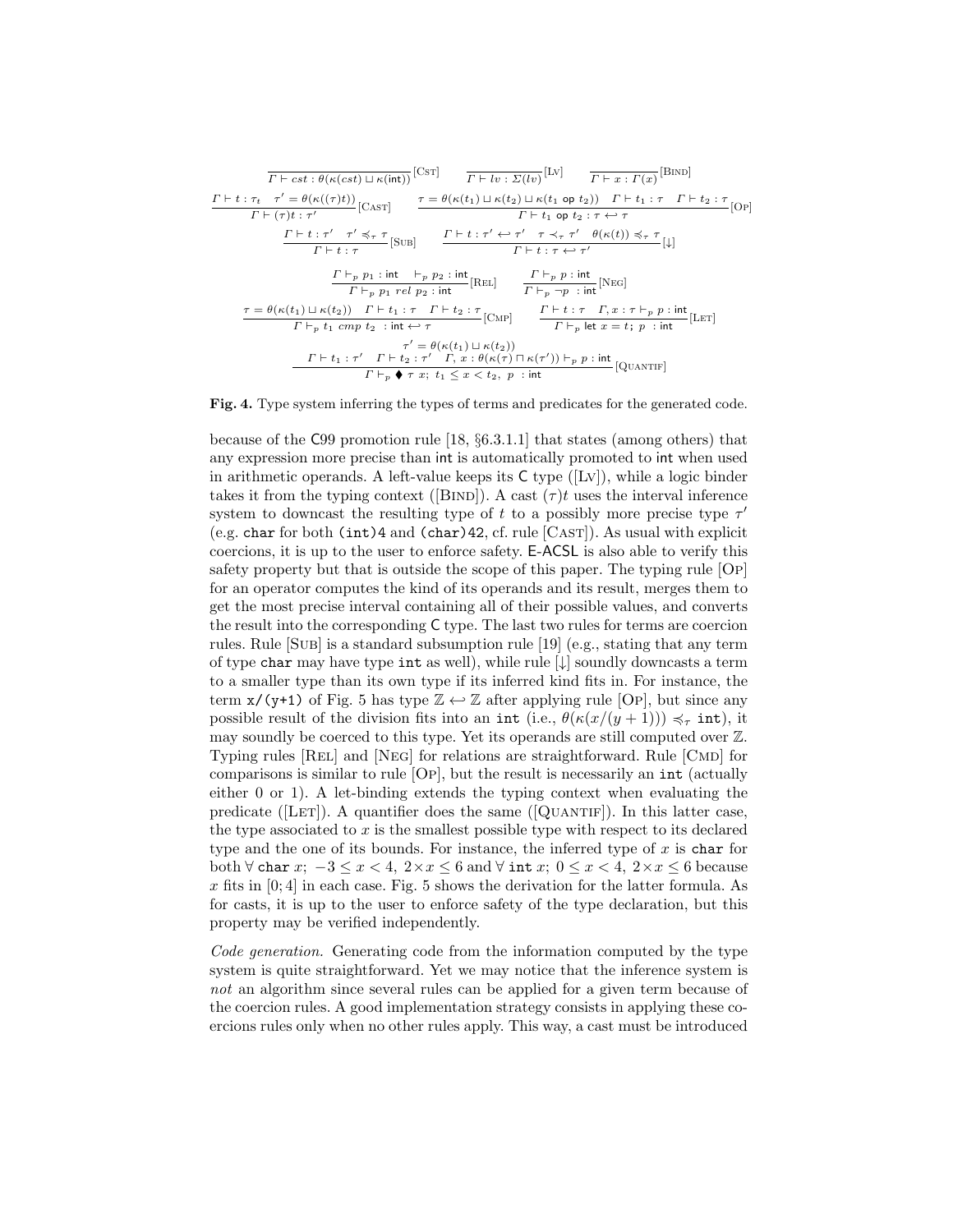

**Fig. 5.** Derivation trees for predicates  $x/(y + 1) \equiv 42$  (top),  $f - 0.1 \leq g$  (middle) and  $\forall$  int x; 0 ≤ x < 4, 2 × x ≤ 6 (bottom). The unlabeled rules are axioms or [Sub].

in the generated code if and only if a coercion rule is applied. Thus, this strategy introduces a minimal number of casts in the generated code. For instance, the code generated for the assertion /\*@ assert  $x/(y + 1) \equiv 42 \wedge f - 0.1 \leq g$ ; \*/ with the first operand of  $\equiv$  of type int  $\leftarrow \mathbb{Z}$ , and f and g of type double would be as follows (the comments are manually added for readibility).

```
1 /* compute x/(y+1) with GMP integers */
 2 mpz_t _x , _y , _cst_1 , _add , _div ; int _div2 , _and ;
3 mpz_init_set_si (_x , x) ; mpz_init_set_si (_y , y) ; mpz_init_set_si ( _cst_1 , 1) ;
 4 mpz_init (_add); mpz_add (_add, _y, _cst_1);
 5 mpz_init ( _div ); mpz_tdiv_q ( _div , _x , _add );
6 /* soundly downcast the result of the division from GMP to int ;
 7 it corresponds to the application of rule [↓] in Fig 5. */
 8 _{\texttt{div2}} = _{\texttt{mpz\_get\_si}(\_div)};
9 if ( div2 == 42) {
10 /* compute f-0.1 \leq g with GMP rationals */<br>11 mng t f cst \sigma sub int le:
       mpq_t \_f , \_cst , \_g , \_sub ; \mathbf{int} \_le ;
12 mpq_init (_cst); mpq_set_str (_cst, "01/10", 10);
13 mpq_init(_f); mpq_set_d(_f, f);<br>14 mpg_init( sub): mpg_sub( sub, j
       mpq\_init( _sub); mpq\_sub( _sub, _f, _cst);15 mpq_init (_g); mpq_set_d (_g, g);<br>16 /* getting the result of the pr
            getting the result of the predicate as an int */17 \qquad \qquad \qquad \qquad \qquad \qquad \qquad \qquad \qquad \qquad \qquad \qquad \qquad \qquad \qquad \qquad \qquad \qquad \qquad \qquad \qquad \qquad \qquad \qquad \qquad \qquad \qquad \qquad \qquad \qquad \qquad \qquad \qquad \qquad \qquad \qquad \18 \begin{array}{r} \text{and} = \text{le} \leq 0; \\ 19 \end{array}<br>19 /* de-allocate
       /* de-allocate the allocated GMP variables for rationals */20 mpq_clear ( _cst ); mpq_clear ( _f ); mpq_clear ( _sub ); mpq_clear ( _g );
21 } else
22 _{-} and = 0;
23 /* runtime check the conjunction */
24 assert (_and);
25 /* de-allocate the allocated GMP variables for integers */
26 mpz_clear ( _x ); mpz_clear ( _y ); mpz_clear ( _cst_1 ); mpz_clear ( _add );
27 mpz_clear ( _div );
```
It is worth noting that, at line 9, the code uses the C equality "==" to compare the result of the division to 42 thanks to our type system. The rational operations (lines 10–20) cannot be optimized because of the rational subtraction that cannot be soundly computed in any floating-point type, as we explained above. If the comparison were  $f \leq g$ , then the generated code would use a floatingpoint comparison. The effect of the type system is even clearer for the assertion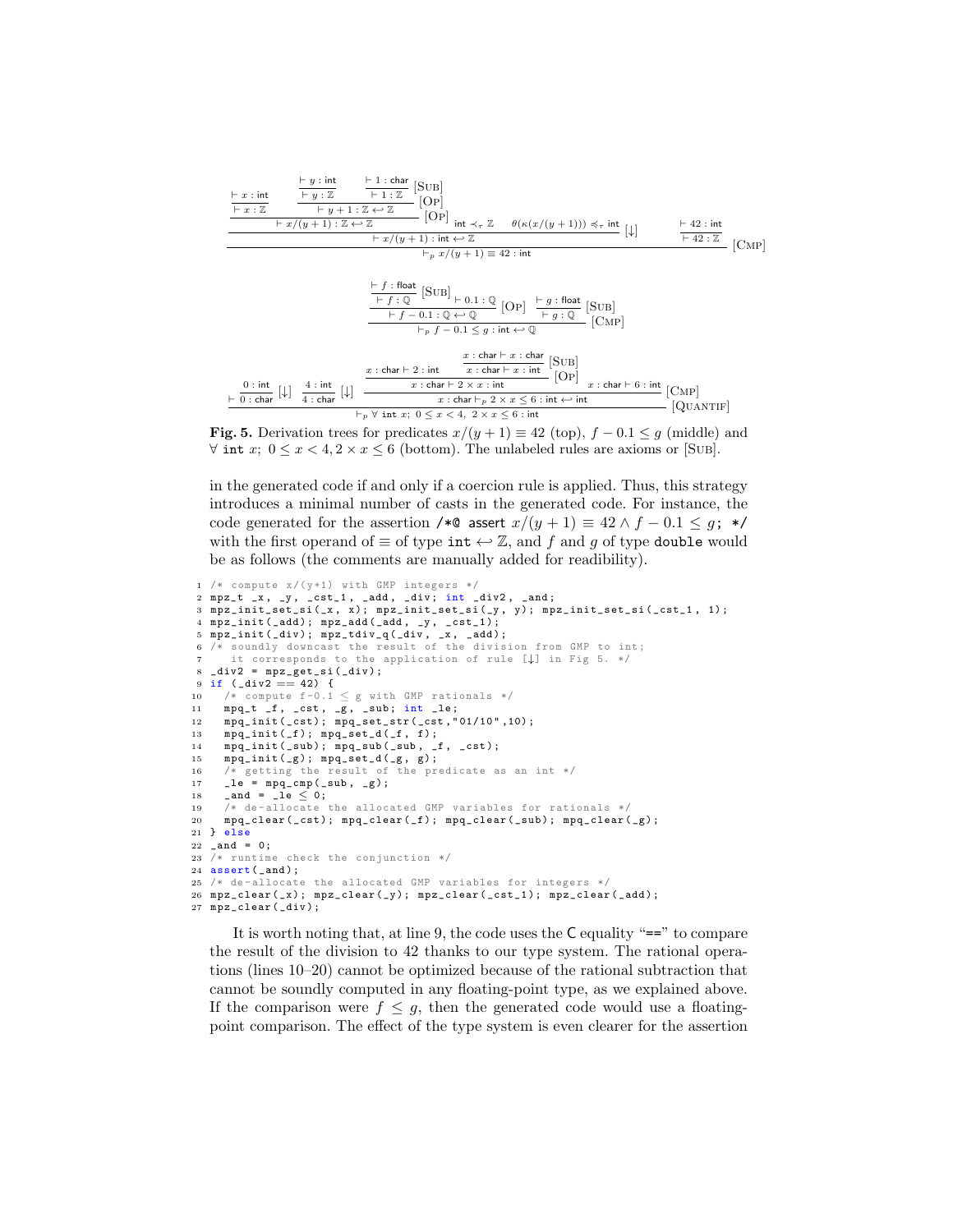/\*© assert  $c + 1 \equiv 0$ ; \*/ in which the term  $c + 1$  has type int: the generated code is as simple as the C assertion  $\frac{assert(c+1)}{= 0}$ ;

### 5 Experiments

We evaluate the benefits of the optimized code generation on several simple examples (cf. Fig. 6). The first one is a simple computational program similar to Fig. 1. It computes, given daily prices of a merchandise, its average price (as a floating-point value) over a year. The considered property states that the returned average has a maximal error  $\varepsilon$  with respect to the exact average. The other four examples are simple C programs with ACSL annotations involving integer numbers: three programs manipulating an array (binary search, search for a maximal element, search for repetitions), and a program dealing with a matrix (checking if a matrix is symmetric).

Since these examples are rather simple and their execution is very fast, we perform  $N$  runs (for various values of parameter  $N$ ) of the computational part of each example, including annotations to be evaluated. This is done for two reasons. First, a unique execution is always instantaneous and thus the speedup computed for it is meaningless. Second, performing several iterations of the computational part simulates more complex examples where the evaluation of annotations represents a more significant part of the whole execution.

Figure 6 shows the execution time of the non-optimized (all-GMP) and optimized versions for different values of parameter  $N$ . It shows that the optimized code brings a speedup between 88% and 99% by replacing GMP code by machinenumber based code. Moreover, some of the executions of the non-optimized version ran out-of-memory because of numerous heap allocations performed by the GMP code. Thanks to our optimization, this problem did not happen on the optimized version, where no GMP calls were required. Finally, the results of both versions were identical, giving confidence in the soundness of the optimization. Regarding the average example, it was executed with  $\varepsilon = 0.001$ . Our experiments also demonstrate that if the result type is float, the specified precision property is true for  $\varepsilon = 0.001$ , but fails for  $\varepsilon = 0.0001$ . If the computation result type is double, a much greater precision is achieved.

In general, the benefit of the proposed optimization for other programs can depend on the considered annotations and the amount of computation necessary to evaluate them with respect to the rest of the code. An evaluation of this optimization on real-life programs is left as future work, even if this optimization was already turned-on when benchmarking [20] or experimenting [21] E-ACSL.

These experiments also suggest that runtime assertion checking with the E-ACSL tool can be a very useful and easily performed step to empirically identify numerical properties (in particular, with respect to the exact result in mathematical numbers specified in ACSL) of a given code before attempting to perform their formal proof.

#### 6 Conclusion and Future Work

We presented a type system parameterized by an interval analysis in order to rely on machine-number based code as often as possible when checking at runtime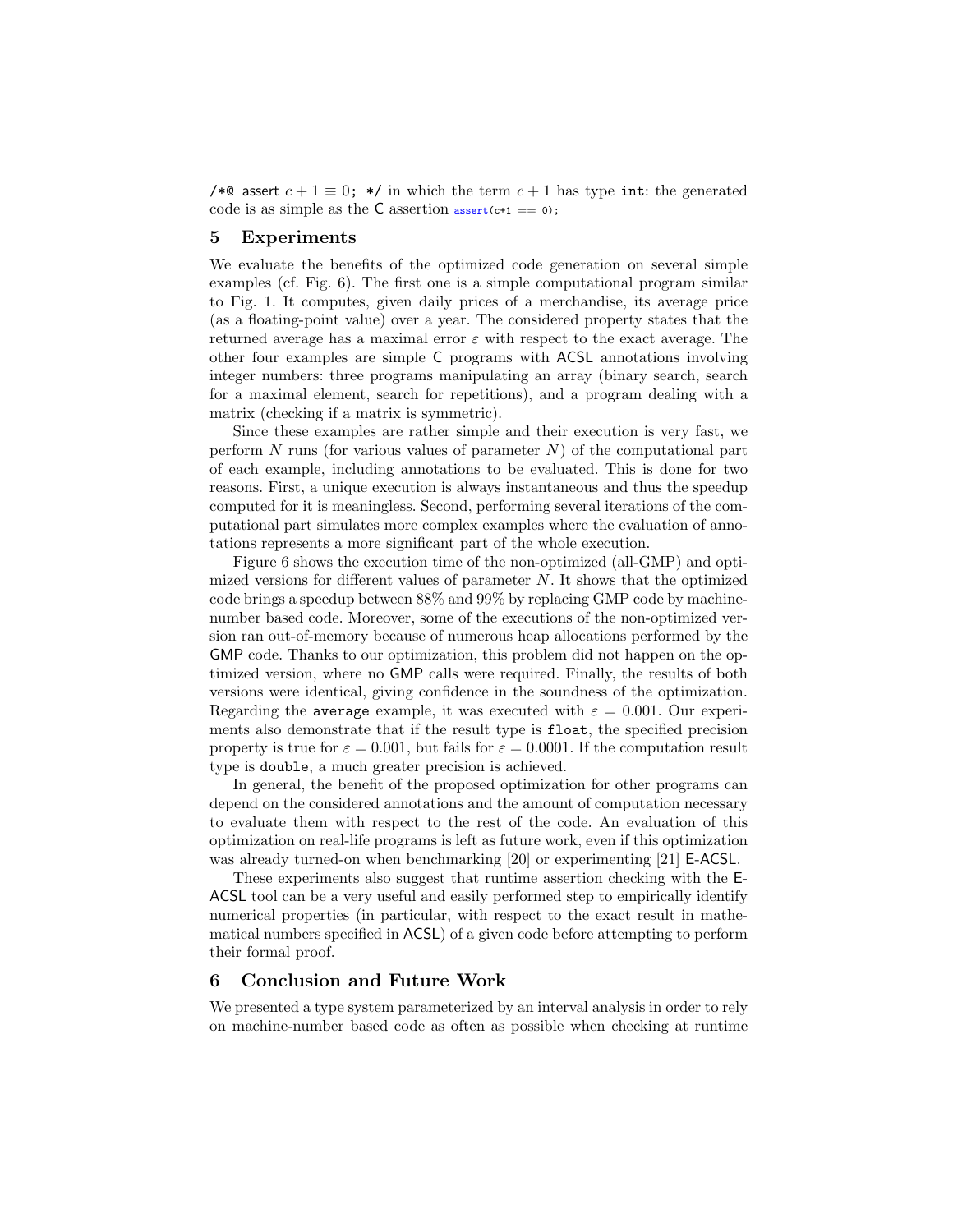|                         |           |        |        | $N = 100 N = 1,000 N = 10,000 N$ |        | $= 100,000 \vert N = 1,000,000 \vert$ |
|-------------------------|-----------|--------|--------|----------------------------------|--------|---------------------------------------|
| average                 | $All-GMP$ | 0.008s | 0.070s | 0.719s                           | 7.167s | 73.817s                               |
|                         | Optimized | 0.001s | 0.006s | 0.053s                           | 0.567s | 5.428s                                |
|                         | Speedup   | 88%    | 91%    | 93%                              | 92%    | 93%                                   |
| binary_search Optimized | $All-GMP$ | 0.041s | 0.413s | 4.625s                           |        |                                       |
|                         |           | 0.001s | 0.005s | 0.045s                           | 0.474s | 4.797s                                |
|                         | Speedup   | 98%    | 99%    | 99%                              |        |                                       |
| max_seq                 | $All-GMP$ | 0.155s | 1.620s | 15.413s                          |        |                                       |
|                         | Optimized | 0.003s | 0.028s | 0.278s                           | 2.815s | 29.793s                               |
|                         | Speedup   | 98%    | 98%    | 98%                              |        |                                       |
| pair                    | $All-GMP$ | 0.142s | 1.524s | 15.813s                          |        |                                       |
|                         | Optimized | 0.003s | 0.026s | 0.273s                           | 2.603s | 26.437s                               |
|                         | Speedup   | 98%    | 98%    | 98%                              |        |                                       |
| symmetry                | $All-GMP$ | 0.073s | 0.758s |                                  |        |                                       |
|                         | Optimized | 0.003s | 0.021s | 0.211s                           | 2.106s | 22.293s                               |
|                         | Speedup   | 96%    | 97%    |                                  |        |                                       |

Fig. 6. Execution time of the intrumented examples with and without optimization, where "—" indicates that the execution exceeded the heap allocation limit of 128MB and thus the speedup cannot be computed.

properties over integer and rational numbers. It is implemented in the E-ACSL tool and has been adapted (for integers only) by Adacore to Spark2014. To the best of our knowledge, E-ACSL is the only runtime verification tool that is able to verify numerical properties over rational numbers. Our initial experiments confirm the soundness and the efficiency of our approach. More generally, it has already been used on large use cases a number of times without detecting soundness issues. Yet, evaluating the precise efficiency gain on larger use cases, as well as proving the soundness of the type system, are left as future work. Future work also includes more efficient generated code when dealing with  $\mathbb{Q}$ , and a richer support when dealing with numbers in R.

Code generation. When dealing with rationals, arbitrary-precision code can be further reduced by using floating-point arithmetics when appropriate. Indeed, floating-point computations are exact under precisely defined circumstances. First, any multiplication and division by an integer power of two is exact: it simply corresponds to a change of the exponent in the binary representation of the floating-point number. Then, the Hauser theorem states that any floatingpoint addition is exact if both operands are small enough, while the Sterbenz lemma states that any floating-point subtraction is exact if the second operand is small enough [22, Theorem 3 and Lemma 2]. Several other floating-point number properties can be used in a similar way.

Expressiveness. The Richardson theorem states that equality over rational expressions extended with the sine function is undecidable [23]. Hence formal specifications that use the sin function, and any other trigonometric function by extension, cannot always be translated into terminating code. More generally, exact runtime assertion checking of properties over real numbers is not possible in finite time. To circumvent this issue, we could rely on sound approximations and partial verdicts (i.e., the tool would sometimes answer "I don't know").

Acknowledgment. The authors thank Thales Research & Technology for support of this work, the Frama-C team for providing the tool, as well as the anonymous reviewers for their helpful comments.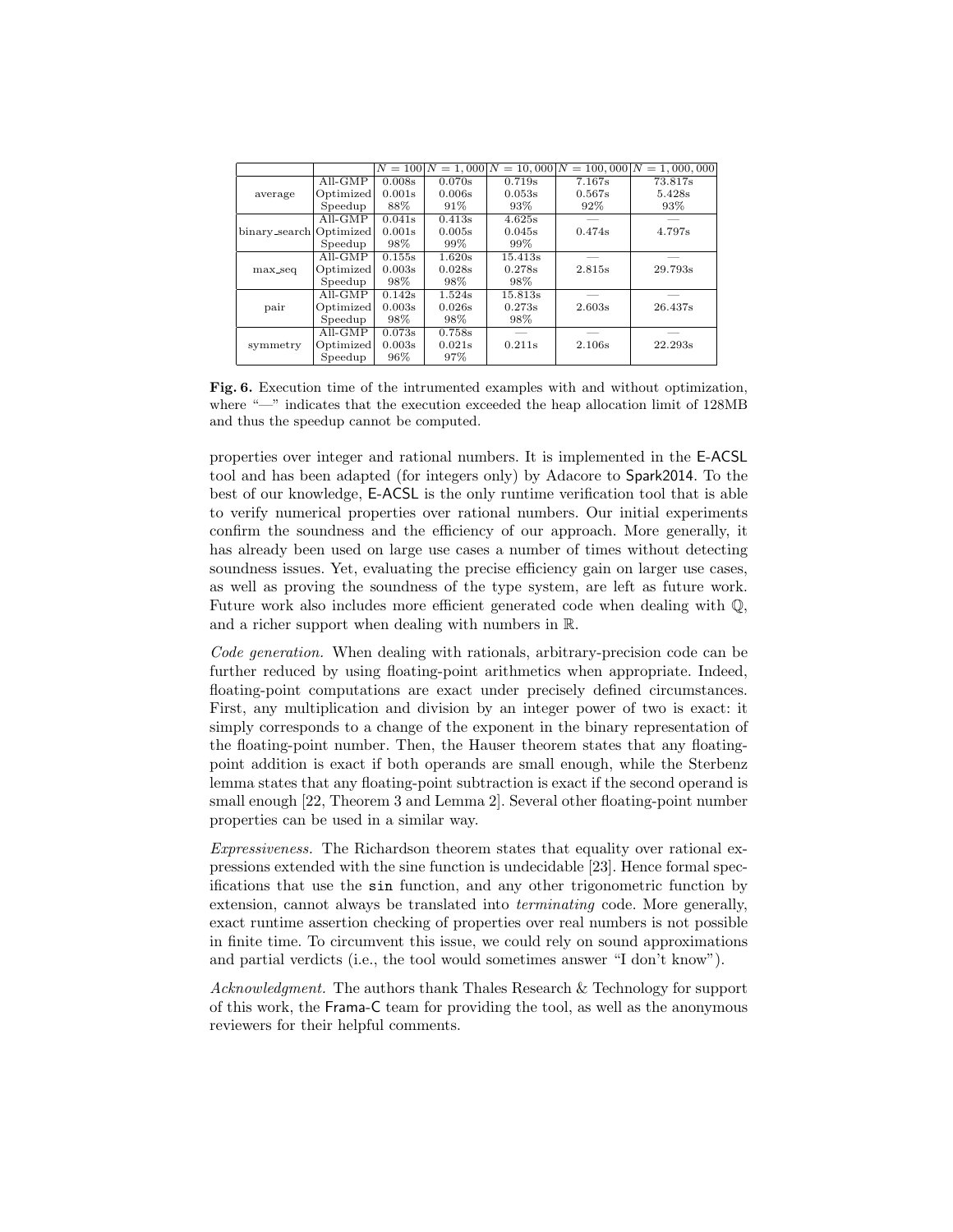#### References

- 1. Clarke, L.A., Rosenblum, D.S.: A Historical Perspective on Runtime Assertion Checking in Software Development. SIGSOFT Software Engineering Notes 31(3) (May 2006)
- 2. Kosmatov, N., Signoles, J.: A Lesson on Runtime Assertion Checking with Frama-C. In: International Conference on Runtime Verification (RV). (September 2013)
- 3. Chalin, P.: JML Support for Primitive Arbitrary Precision Numeric Types: Definition and Semantics. Journal of Object Technology 3(6) (June 2004)
- 4. Chalin, P.: Improving JML: For a Safer and More Effective Language. In: International Symposium of Formal Methods Europe (FME). (September 2003)
- 5. Delahaye, M., Kosmatov, N., Signoles, J.: Common Specification Language for Static and Dynamic Analysis of C Programs. In: Symposium on Applied Computing (SAC). (March 2013)
- 6. Meyer, B.: Eiffel: The Language. Prentice-Hall (1992)
- 7. Barnett, M., Leino, K.R.M., Schulte, W.: The Spec# Programming System: An Overview. In: International Conference on Construction and Analysis of Safe, Secure, and Interoperable Smart Devices (CASSIS). (March 2004)
- 8. Leavens, G.T., Baker, A.L., Ruby, C. In: JML: A Notation for Detailed Design. (October 1999)
- 9. Dross, C., Filliâtre, J.C., Moy, Y.: Correct Code Containing Containers. In: International Conference on Tests and Proofs (TAP). (June 2011)
- 10. Baudin, P., Filliâtre, J.C., Marché, C., Monate, B., Moy, Y., Prevosto, V.: ACSL: ANSI/ISO C Specification Language. http://frama-c.com/acsl.html.
- 11. Filliâtre, J.C., Paskevich, A.: Why3 Where Programs Meet Provers. In: European Symposium on Programming (ESOP). (March 2013)
- 12. Kosmatov, N., Marché, C., Signoles, J., Moy, Y.: Static vs Dynamic Verification in Why3, Frama-C and SPARK 2014. In: International Symposium On Leveraging Applications of Formal Methods, Verification and Validation (ISoLA). (October 2016)
- 13. Signoles, J., Kosmatov, N., Vorobyov, K.: E-ACSL, a Runtime Verification Tool for Safety and Security of C Programs. Tool Paper. In: International Workshop on Competitions, Usability, Benchmarks, Evaluation, and Standardisation for Runtime Verification Tools (RV-CuBES). (September 2017)
- 14. Kirchner, F., Kosmatov, N., Prevosto, V., Signoles, J., Yakobowski, B.: Frama-C: A Software Analysis Perspective. Formal Aspects of Computing (January 2015)
- 15. Signoles, J.: E-ACSL: Executable ANSI/ISO C Specification Language. http://frama-c.com/download/e-acsl/e-acsl.pdf.
- 16. Signoles, J.: From Static Analysis to Runtime Verification with Frama-C and E-ACSL (July 2018) Habilitation Thesis.
- 17. Jakobsson, A., Kosmatov, N., Signoles, J.: Rester statique pour devenir plus rapide, plus pr´ecis et plus mince. In: Journes Francophones des Langages Applicatifs (JFLA). (January 2015) In French.
- 18. ISO: ISO C Standard 1999. Technical report (1999)
- 19. Pierce, B.: Types and Programming Languages. MIT Press (2002)
- 20. Vorobyov, K., Signoles, J., Kosmatov, N.: Shadow state encoding for efficient monitoring of block-level properties. In: International Symposium on Memory Management (ISMM). (June 2017)
- 21. Pariente, D., Signoles, J.: Static Analysis and Runtime Assertion Checking: Contribution to Security Counter-Measures. In: Symposium sur la Sécurité des Technologies de l'Information et des Communications (SSTIC). (June 2017)